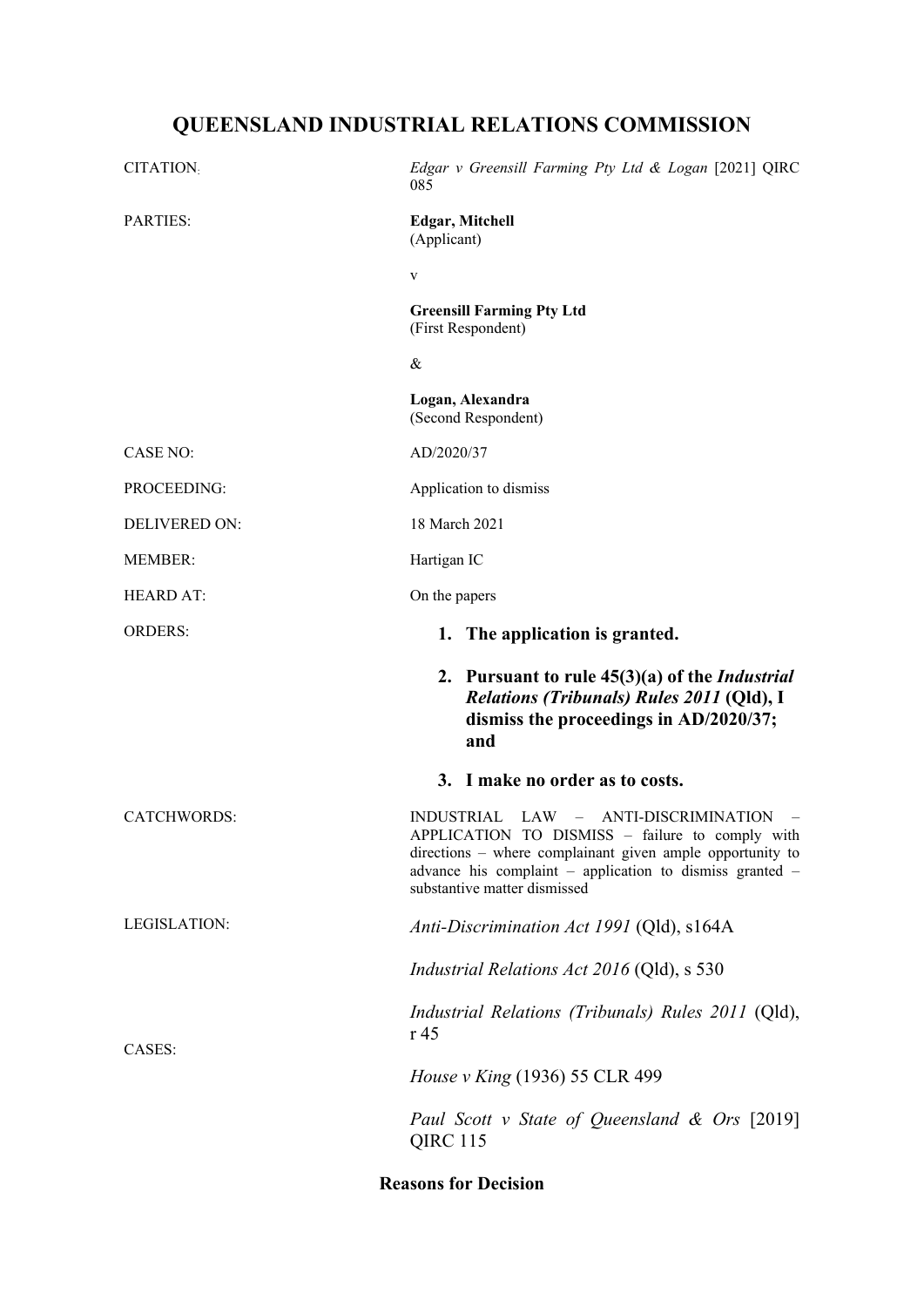- [1] Mr Mitchell Edgar lodged a complaint with the Queensland Human Rights Commission ("QHRC") on 6 January 2020 alleging discrimination on the basis of impairment in contravention of the *Anti-Discrimination Act 1991* (Qld) ("the AD Act").
- [2] The matter was referred by the QHRC to the Queensland Industrial Relations Commission in accordance with s 164A of the AD Act.
- [3] The respondents, Greensill Farming Pty Ltd and Ms Alexandra Logan, apply for orders that Mr Edgar's application be dismissed pursuant to r 45 of the *Industrial Relations (Tribunals) Rules 2011* (Qld) ("the Rules")*.*

#### **The history of the matter before the Queensland Industrial Relations Commission**

- [4] On 27 April 2020, Mr Edgar and the respondents received a Directions Order issued by the Industrial Registrar. Direction one of that order required any party seeking leave to be legally represented to file and serve an application for leave by 11 May 2020.
- [5] On 11 May 2020, an application was received on behalf of the respondents, that leave be granted for them to be legally represented by MRH Lawyers.
- [6] An affidavit in support of the application was also filed on 11 May 2020 by Mr Michael Waters. Mr Waters attached to his affidavit correspondence between his firm and Ms Renee Curtis, Workplace and Human Rights Advocate, Workers First Pty Ltd, whom he communicated with on the understanding that Ms Curtis and Workers First Pty Ltd represented Mr Edgar.
- [7] Exhibit A to Mr Waters' affidavit is correspondence of Friday 8 May 2020 sent by Ms Curtis to Mr Waters in the following terms:

…

We are Mr Edgar's representatives but in the capacity as paid agents/advocates not legal representatives so we will not be filing a form 4 on **Monday, 11 May 2020**. However, we will be filing a Form 33 – Appointment of Agent.

However, we consent to your client being represented by your firm and counsel. …

- [8] No Form 33 Notice of appointment of agent was subsequently filed by Workers First Pty Ltd on behalf of Mr Edgar.
- [9] On 12 May 2020, a Further Directions Order was issued by the Commission. Direction one granted leave for the respondents to be legally represented pursuant to s 530(1)(c) of the *Industrial Relations Act 2016* (Qld).
- [10] Direction two of the Further Directions Order required that Mr Edgar file in the Industrial Registry and serve on the respondents a statement of facts and contentions by 4.00 pm on 2 June 2020.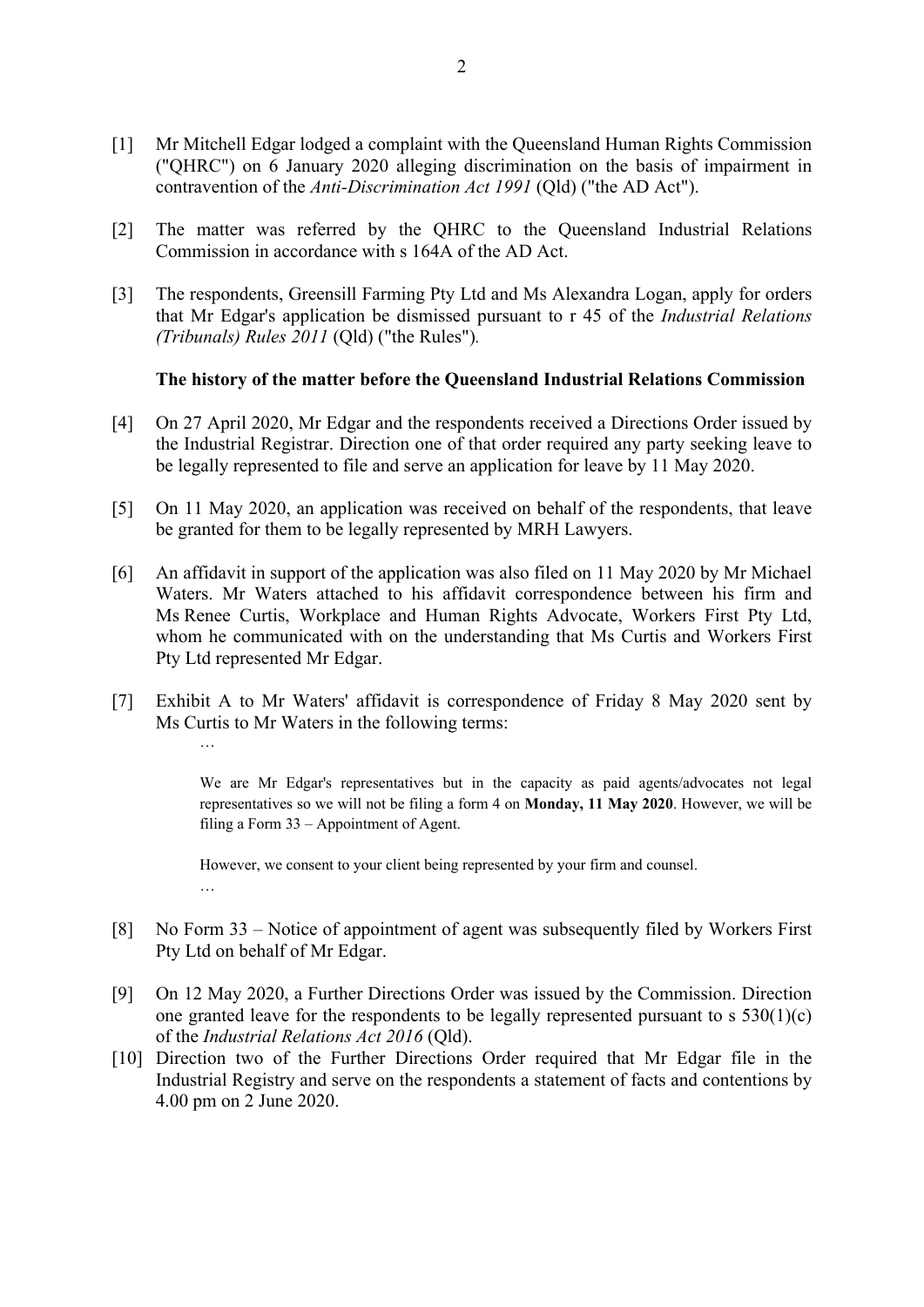- [11] Mr Edgar did not file a statement of facts and contentions in compliance with the Further Directions Order issued on 12 May 2020 on 2 June 2020 nor at any time following that date.
- [12] On 1 June 2020, Workers First Pty Ltd filed a Notice of Withdrawal of appointment of lawyer or agent.<sup>1</sup>
- [13] On 8 June 2020, the respondents filed the current application seeking that the "original application" be dismissed against Greensill Farming Pty Ltd ABN 89 154 796 095 and Ms Alexandra Logan "on the basis that [Mr Edgar] has not complied with paragraph 2 of directions given by Commissioner Hartigan on 12 May 2020."
- [14] Attached to the application was a further affidavit from Mr Waters filed on 8 June 2020. Mr Waters deposes to having received no documentation from Mr Edgar with respect to any attempts to comply with the Further Directions Order.
- [15] Mr Waters deposes to sending an email to Mr Edgar on 5 June 2020 at 11.55 am, giving notice that unless the statement of facts and contentions was received by 4.00 pm on 5 June 2020, that the respondents would make an application to dismiss the matter. Mr Waters deposes to receiving no response to his email from Mr Edgar.
- [16] I listed the matter for mention on 18 June 2020. A notice of listing was issued to both Mr Edgar and the respondents in the matter.
- [17] Mr Edgar did not attend the telephone mention on 18 June 2020.
- [18] At the mention on 18 June 2020, Mr Waters, on behalf of the respondents, sought orders from the Commission in the absence of Mr Edgar, that the proceedings be dismissed.
- [19] I did not hear the application to dismiss in the absence of Mr Edgar on that occasion. Instead, I issued further directions for the parties to file and serve submissions in relation to the respondents' application to dismiss.
- [20] Following the mention, a Directions Order was issued on 18 June 2020, requiring the respondents to file and serve written submissions with respect to the application seeking to dismiss the matter by 4.00 pm on 14 July 2020.
- [21] The second direction of the Directions Order of 18 June 2020 required Mr Edgar to file and serve written submissions in reply with respect to the application to dismiss by 4.00 pm on 28 July 2020.
- [22] The respondents filed their submissions on 14 July 2020.
- [23] The Commission did not receive any submissions from Mr Edgar by 4.00 pm on 28 July 2020, or at all.

#### **Relevant legislative provisions**

<sup>&</sup>lt;sup>1</sup> This occurred despite the fact that no Form 33 had been filed by Workers First Pty Ltd.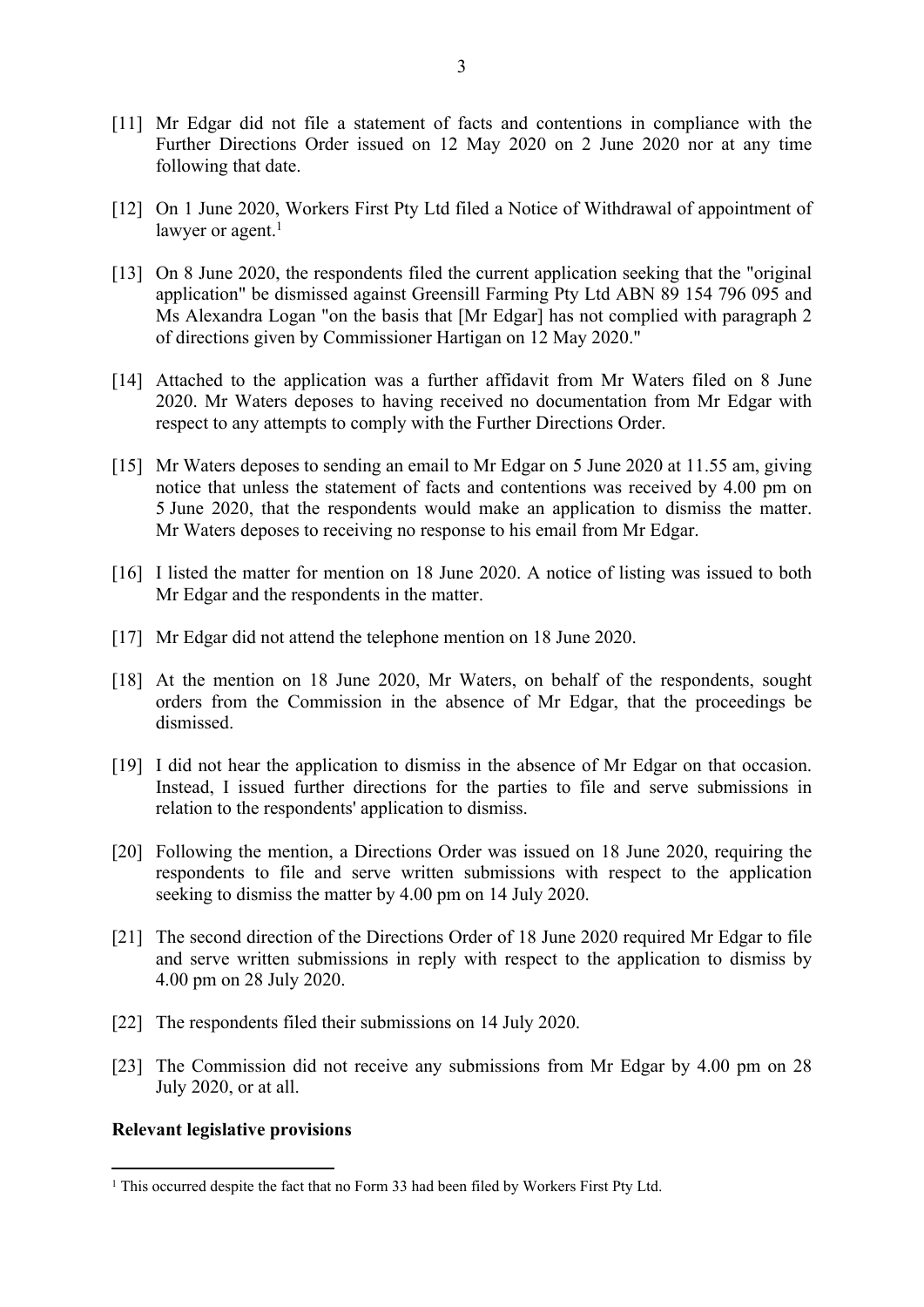[24] Rule 45 of the Rules concerns, amongst other things, directions orders and a failure to comply with directions orders as follows:

#### **45 Failure to attend or to comply with directions order**

- (1) This rule applies if—
	- (a) a party to a proceeding receives notice of a directions order made by the court, commission or registrar stating a time, date and place for a hearing or conference for the proceeding; and
	- (b) the party fails to attend the hearing or conference.
- (2) This rule also applies if—
	- (a) a party to a proceeding receives notice of a directions order made by the court, commission or registrar; and
	- (b) the party fails to comply with the order.
- (3) The court, commission or registrar may—
	- (a) dismiss the proceeding; or
	- (b) make a further directions order; or
	- (c) make another order dealing with the proceeding that the court, commission or registrar considers appropriate, including, for example, a final order; or
	- (d) make orders under *paragraphs (b)* and *(c)*.
- [25] As noted in the history of the matter in the Commission as detailed above, Mr Edgar has engaged in a pattern of non-compliance since the proceedings were commenced in the Queensland Industrial Relations Commission. I have concluded that the history of these proceedings demonstrates that Mr Edgar has not been actively engaged or involved in progressing this matter. I consider that the failure to comply with the directions orders of 12 May 2020 and 18 June 2020 and notices of listing, creates no utility for the Commission to facilitate further proceedings in Mr Edgar's matter.<sup>2</sup>
- [26] The discretion conferred under r 45 of the Rules must be exercised judicially.<sup>3</sup> The discretion to dismiss a proceeding has, in my view, been enlivened in this matter by Mr Edgar's failure to comply with directions of the Commission.
- [27] Given Mr Edgar's failure to comply with directions orders and notices of listings, I consider that there are grounds to exercise the discretion to dismiss the proceeding. Accordingly, pursuant to  $r 45(3)(a)$  of the Rules, I dismiss the proceeding in matter AD/2020/37.

<sup>2</sup> *Paul Scott v State of Queensland & Ors* [2019] QIRC 115.

<sup>3</sup> *House v King* (1936) 55 CLR 499, 504-505.